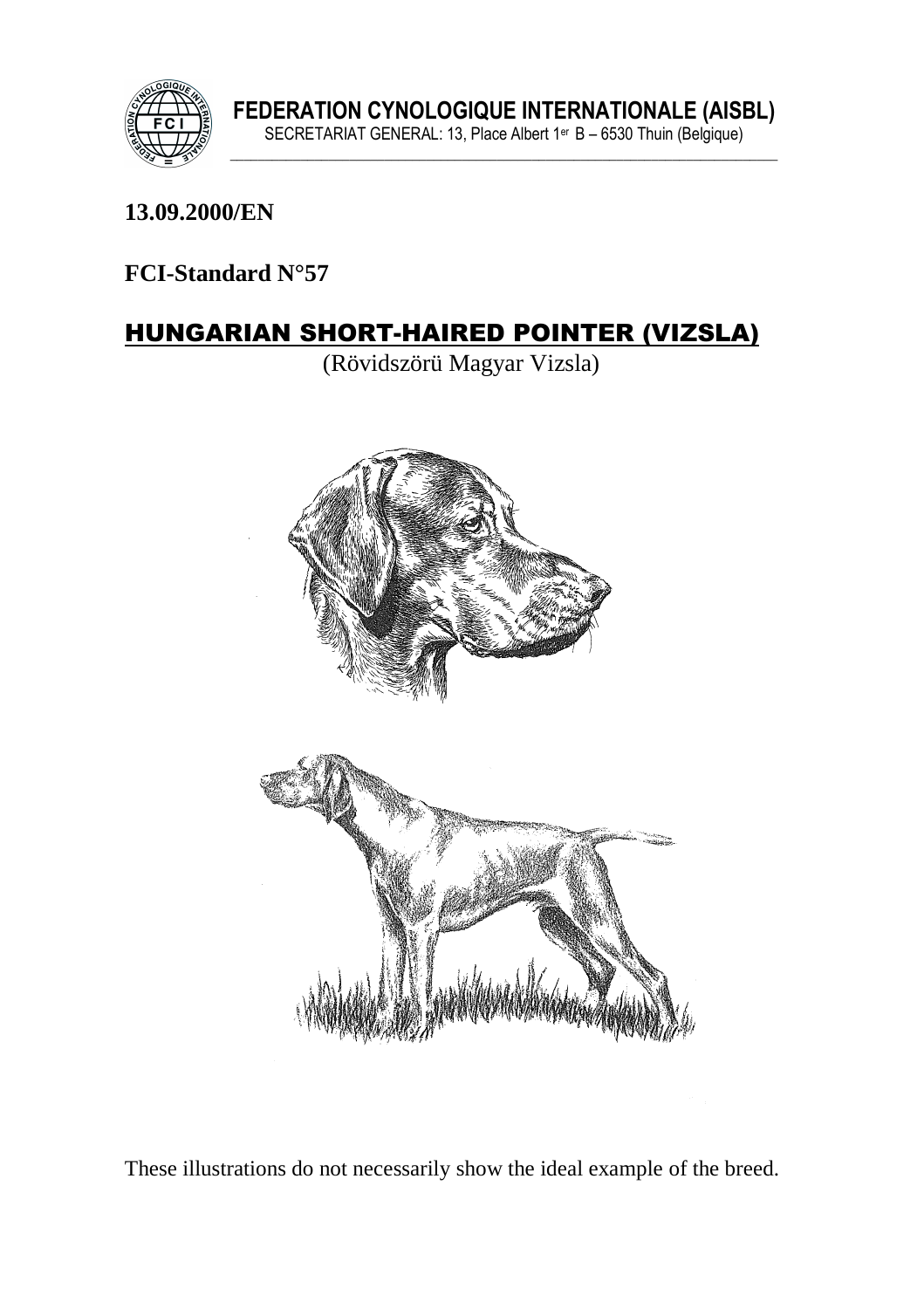**TRANSLATION**: Mrs. H. Gross-Richardson and Mrs. Ann Mitchell, ANKC Australia and Mrs. Elke Peper

**ORIGIN**: Hungary.

### **DATE OF PUBLICATION OF THE OFFICIAL VALID STANDARD**:06.04.2000.

**UTILISATION**: A versatile gun dog that must be able to work in the field, forest and water, having the following typical qualities: an excellent nose, firmness on the point, excellent retrieves and determination to remain on the scent even when swimming, which he manifestly enjoys. He copes with difficult terrain as well as extreme weather conditions. As he is intended to be an efficient hunting dog, gun and game shyness, unwillingness to point and retrieve, as well as a dislike of water are undesirable. Because of his easy going nature and his adaptability, he can easily be kept as a companion dog in the house.

| FCI-CLASSIFICATION: Group 7 Pointing Dogs. |                                     |  |                       |                 |
|--------------------------------------------|-------------------------------------|--|-----------------------|-----------------|
|                                            |                                     |  | Section 1 Continental | <b>Pointing</b> |
|                                            |                                     |  | Dogs.                 |                 |
|                                            | With working trial (Field and Water |  |                       |                 |
|                                            | Trial)                              |  |                       |                 |

**BRIEF HISTORICAL SUMMARY**: The ancestors of the Hungarian Vizsla came into the Carpathian Basin with the nomadic Hungarian tribes. Written descriptions and graphic illustrations are found in documents of the  $14<sup>th</sup>$  century already. From the  $18<sup>th</sup>$ century, his importance as a hunting dog has been increasing steadily.

As early as the end of the  $19<sup>th</sup>$  century, competitions for pointing dogs were organised in Hungary, in which Hungarian Vizslas (among others) participated with great success.

In those days, other Gundog breeds most likely played an important part in the development of the breed.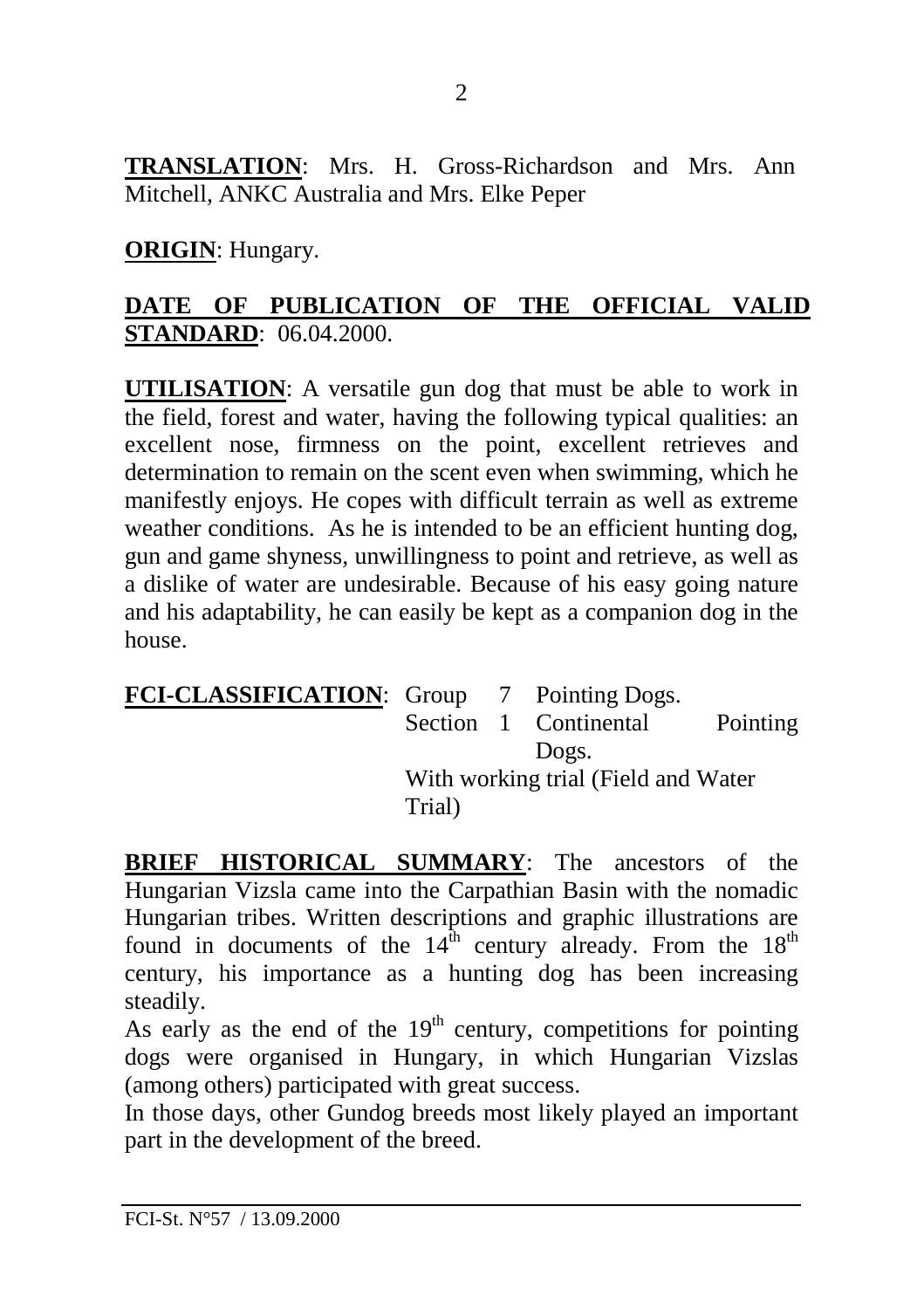The specific modern breeding started in 1920, as a result of which, the Short-Haired Hungarian Vizsla received recognition by the FCI in 1936.

**GENERAL APPEARANCE**: Medium sized, elegant gun dog of noble appearance with short russet gold coat. His rather light, dry, lean structure embodies the harmony of beauty and strength.

# **IMPORTANT PROPORTIONS**:

- The body length slightly exceeds the height at the withers.
- The depth of the brisket is slightly less than half the height at the withers.
- The muzzle is slightly shorter than half the length of the head.

**BEHAVIOUR/TEMPERAMENT:** Lively, friendly, evenly tempered, to be trained easily. His outstanding willingness to keep contact with his master while working is one of his essential qualities. He cannot bear rough treatment and must be neither aggressive nor shy.

**HEAD**: Dry, noble, well proportioned.

#### CRANIAL REGION:

Skull: Moderately wide, slightly domed. A slightly pronounced groove runs from the moderately developed occiput towards the stop. The superciliary ridges are moderately developed. Stop: Moderate.

#### FACIAL REGION:

Nose: Well developed and broad with nostrils as wide as possible. The colour of the nose harmonises in a dark shading with the coat colour.

Muzzle: Blunt, not pointed; with strong jaws, strongly muscled. The bridge of the nose is straight,

Lips: Tightly fitting, no pendulous flews.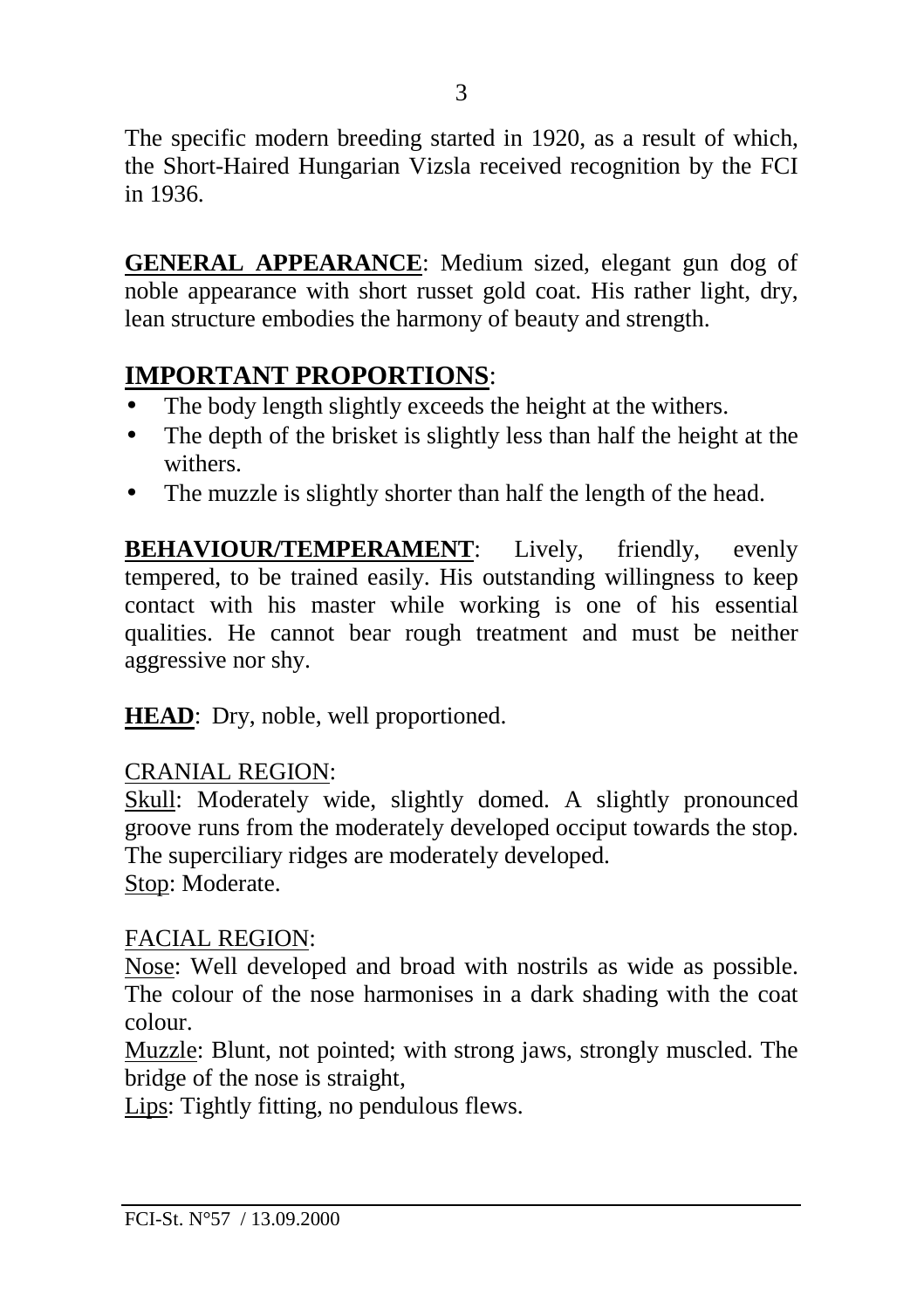Jaws/Teeth: Powerful jaws with a perfect, regular and complete scissor bite, the upper teeth closely overlapping the lower teeth and set square to the jaws; with 42 healthy teeth according to the dentition formula.

Cheeks: Strong, well muscled.

Eyes: Slightly oval, of medium size. Well fitting eyelids. Intelligent and lively expression. The brown eye harmonising with the coat colour, as dark as possible preferred.

Leathers: Set on at medium height, a little backwards. Fine leathers hanging closely to the cheeks, ending in a rounded V shape. The length is about three quarters of the length of the head.

**NECK**: Of medium length, harmonising with the overall appearance. The nape very muscular and slightly arched. Tightly fitting skin at the throat.

# **BODY**:

Withers: Pronounced and muscular.

Back: Solid, strong, well muscled, taut and straight. The vertebral spines should be hidden by the muscles.

Loin: Short, broad, tight, muscular, straight or slightly arched. The portion from back to loin is well coupled.

Croup: Broad and of sufficient length, not cut off short. Sloping slightly to the tail. Well muscled.

Chest: Deep and broad with well developed, well muscled, moderately arched forechest; sternum extending as far back as possible. The sternum and the elbow should be at the same level. Ribs moderately arched. Last ribs carried well back.

Underline: Elegant, tight, arching line towards the rear, slightly tucked up.

**TAIL**: Set on slightly low, strong at the base, then tapering. In countries where tail docking is not prohibited by law, the tail may be shortened by one quarter to avoid hunting hazards. If tail docking is prohibited, the tail reaches down to the hock joint and carried straight or slightly sabre like.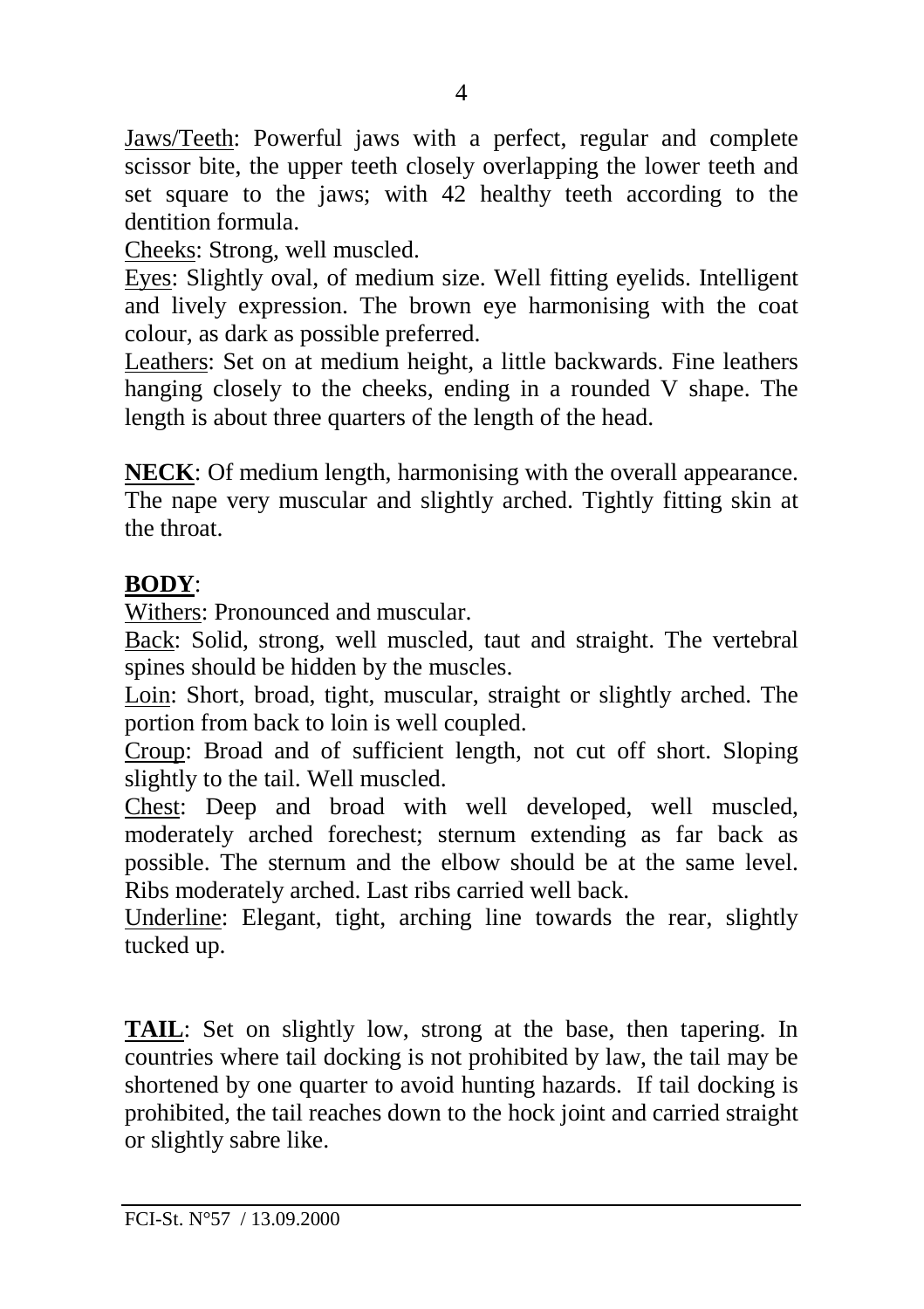On the move, it is raised up to the horizontal. It is well covered by dense coat.

# **LIMBS**

### FOREQUARTERS:

General appearance : Viewed from the front, straight and parallel. Viewed from the side, legs are vertical and placed well under the body. Good bones, strongly muscled.

Shoulders: Long, sloping and flat, well attached shoulder blade. Flexible. Strong, dry musculature. Well angulated between shoulder blade and upper arm.

Upper arm: As long as possible. Well muscled.

Elbows: Fitting close to the body, however not tied in, turning neither in nor out. Well angulated between upper arm and forearm.

Forearm: Long, straight, sufficiently muscled. Bone strong, but not coarse.

Pastern joint: Strong, tight.

Pastern: Short, only very slightly sloping.

Forefeet: Slightly oval, with well knit, sufficiently arched, strong toes. Strong brown nails. Tough, resistant, slate grey pads. The feet are parallel when standing or moving.

#### HINDQUARTERS:

General appearance : Viewed from behind, straight and parallel. Well angulated. Strong bone.

Upper thigh: Long and muscular. Good angulation between pelvis and upper thigh.

Stifle: Well angulated

Lower thigh: Long, well muscled and sinewy. Its length is almost equal to that of the upper thigh. Good angulation between lower thigh and metatarsus.

Hock joint: Strong, dry and sinewy, rather well let down.

Metatarsus: Vertical, short and dry.

Hind feet: Similar to forefeet.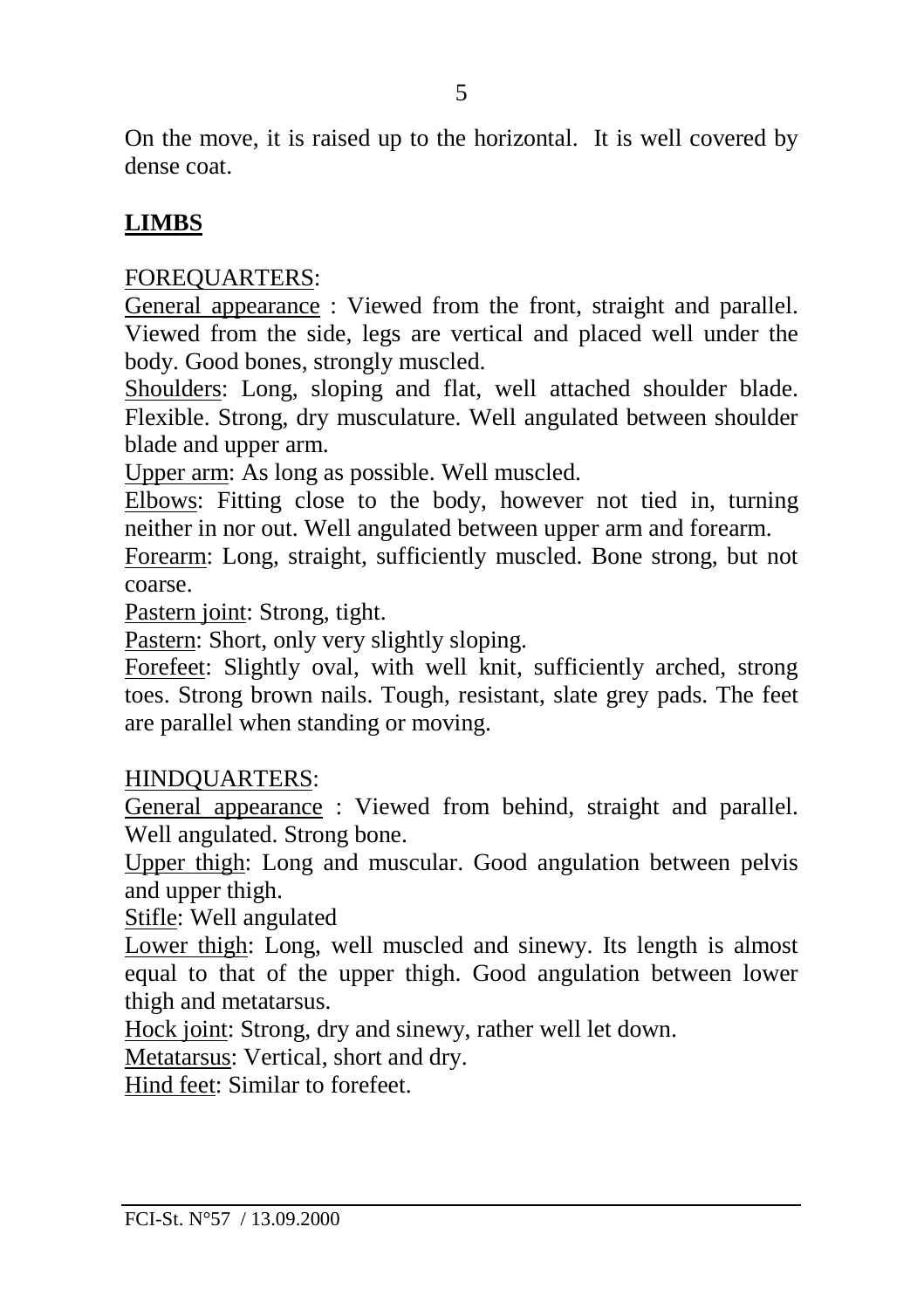**GAIT/MOVEMENT**: The typical gait is an animated, light-footed trot, elegant and far reaching, with much drive and corresponding reach. Not exhausting gallop when working in the field. The back is firm and the topline remains level. Good, upright carriage. Pacing undesirable.

**SKIN**: Tightly fitting, without folds. The skin is well pigmented.

# **COAT**

HAIR: Short and dense, should be coarse and hard at the touch. On the head and the leathers, it should be thinner, silkier and shorter. The hair underneath the tail should be slightly, but not noticeably, longer. It should cover all of the body; the underside of the belly is a little lighter coated. No undercoat.

COLOUR: Various shades of russet gold and dark sandy gold (semmelgelb). The leathers may be a little darker, otherwise uniform in colour. Red, brownish or lightened colour is undesirable. A little white patch on the chest or at the throat, not more than 5 cm in diameter, as well as white markings on the toes are not considered faulty. The colour of the lips and the eyerims corresponds to the colour of the nose.

# **SIZE/WEIGHT**:

HEIGHT AT WITHERS: Dogs: 58 - 64 cm Bitches: 54 - 60 cm

It is ineffective to increase the height at the withers. A medium size should be aimed at. Overall balance and symmetry are much more important than the mere measurable size.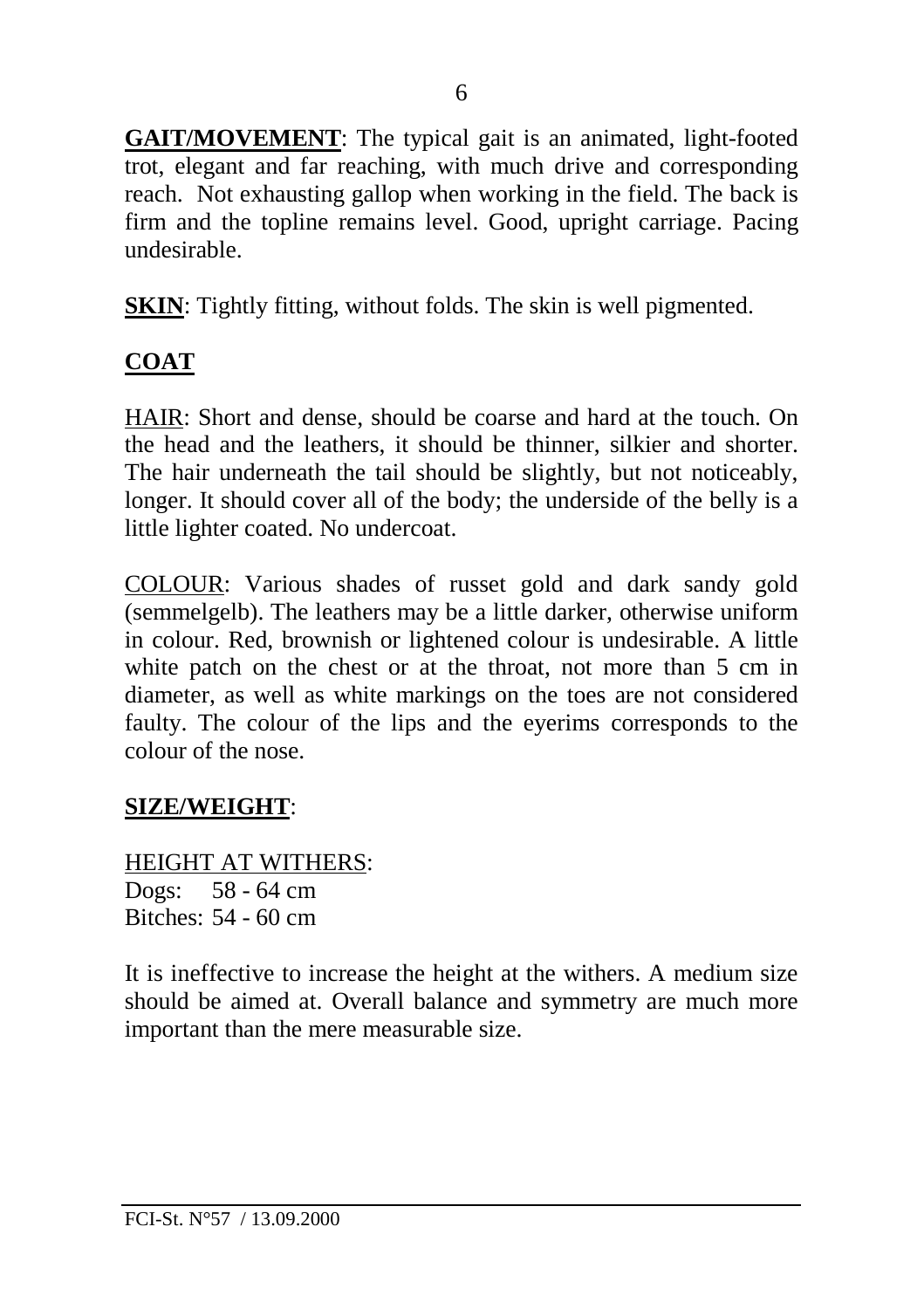**FAULTS**: Any departure from the foregoing points should be considered a fault and the seriousness with which the fault should be regarded should be in exact proportions to its degree and its effect upon the health and welfare of the dog.

# **DISQUALIFYING FAULTS**:

- Aggressive or overly shy dogs.
- Any dog clearly showing physical or behavioural abnormalities shall be disqualified.
- Distinct deviations from the characteristics of the breed.
- Strong deviation from the sexual characteristics.
- Atypical head.
- Spotted(butterfly) nose
- Pendulous or dribbling flews.
- Under- or overshot mouth. Wry mouth, including all intermediate forms.
- One or more missing incisors and/or canine and/or premolars 2-4 and/or molars 1-2; more than two missing PM1; the M3 are disregarded. Not visible teeth are assessed as missing ones. Supernumerary teeth not in line with the o-others.
- Cleft palate, harelip.
- Light yellow eyes. Very loose eyelids; ectropion, entropion. Distichiasis (double row of eyelashes).
- Pronounced dewlap.
- Dewclaws.
- Very faulty movement.
- Atypical coat.
- Dark brown or pale yellow colour. Parti-coloured, not uniformly coloured. White chest patch larger than 5 cm.
- White feet.
- Lacking pigmentation either on the skin or on the lips and eyerims.
- Deviation of more than 2 cm from the above mentioned heights at withers.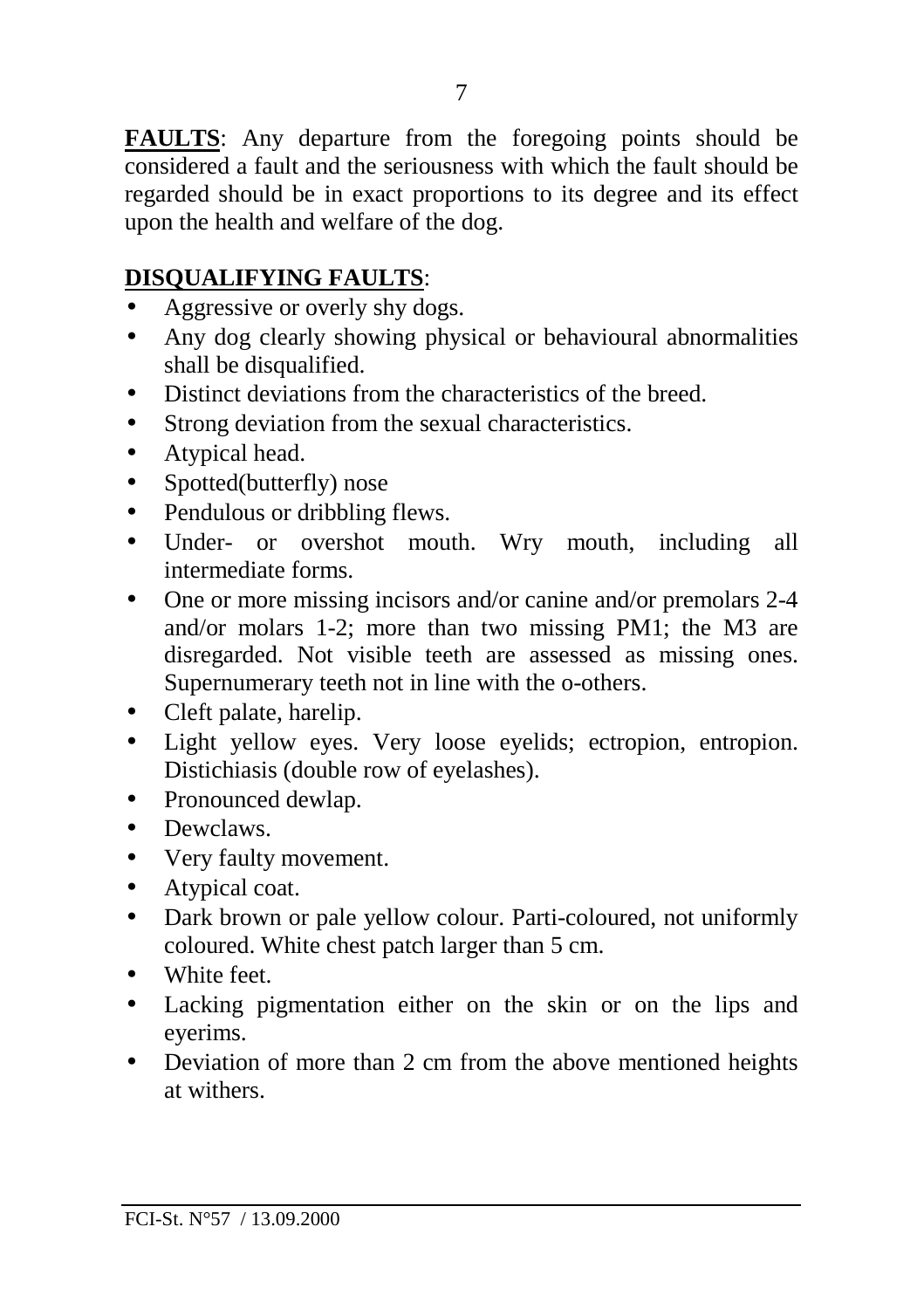# **N.B. :**

- Male animals should have two apparently normal testicles fully descended into the scrotum.
- Only functionally and clinically healthy dogs, with breed typical conformation should be used for breeding.